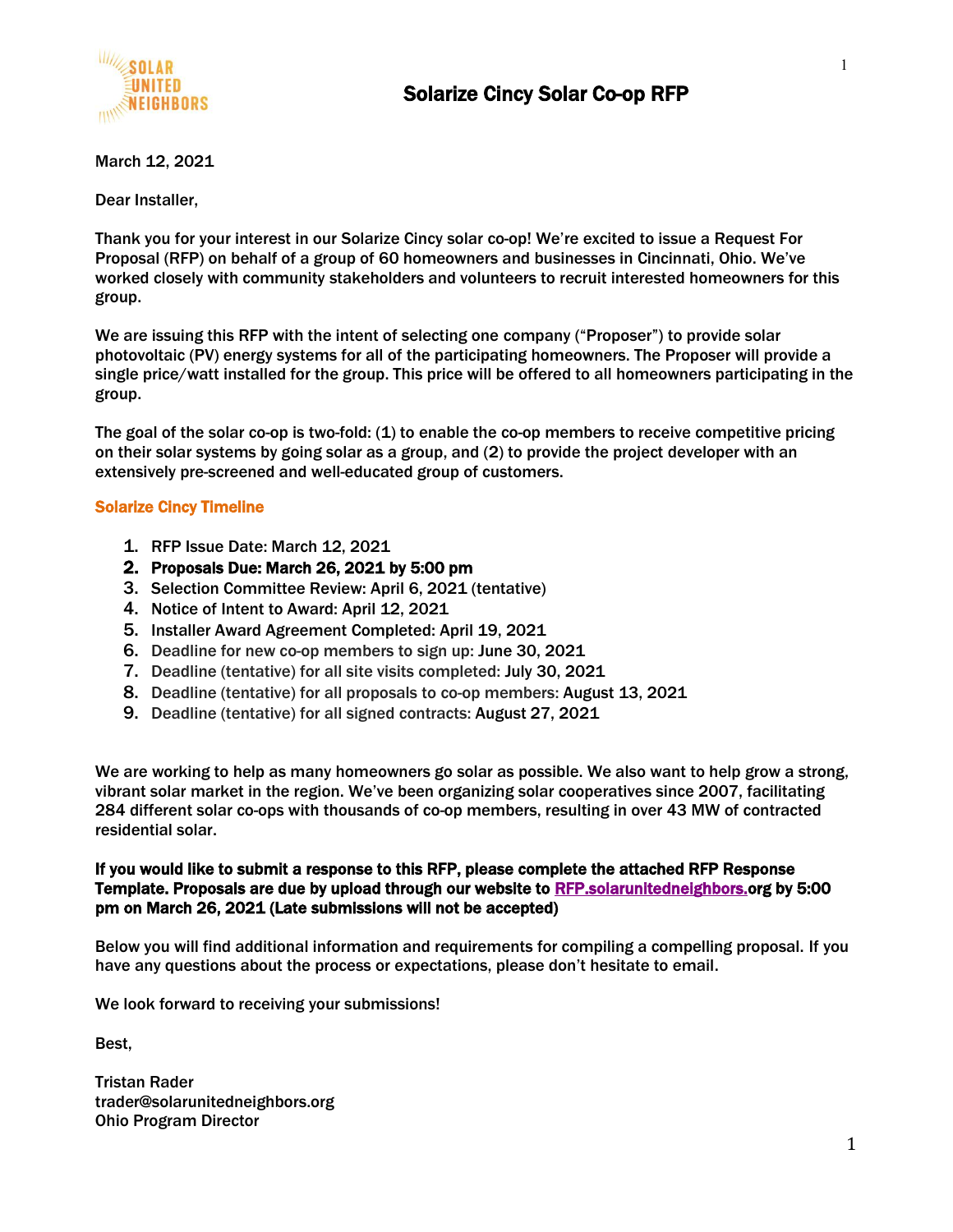

## **Please respond to this RFP by completing the provided "RFP Response Template" Word doc. The following are bid requirements and useful suggestions**

## **Scope of work**

#### **Services to be provided by Solar United Neighbors**

- 1. Pre-screen co-op members by reviewing each roof via publicly available satellite imagery. Assessments performed by Solar United Neighbors are categorized by "Qualified", "Maybe Qualified", and "Disqualified" (based on shading, size, shape, orientation) and are not intended to be overly restrictive. Our goal is to find the balance between wasting a homeowner's or the developer's time and unnecessarily excluding co-op members.
- 2. Recruit co-op members after selection (see timeline above). We expect the numbers of co-op members to increase significantly by the end of the project cycle.
- 3. We'll issue promotional materials (press release and social media posts, etc.) as well as work to generate local media attention. We'll clear materials with you to the best of our ability. We will feature your company prominently while keeping bid details confidential.
- 4. Support co-op members and the selected developer throughout the process.
- 5. Host celebration of successful co-op and public recognition of the work of the installer.
- 6. Distribute information should any details about the RFP be clarified or changed during the RFP period.

#### **Services to be provided by the Proposer**

- 1. A custom proposal for each co-op member in the group based on the group pricing and component offerings outlined in bid. The proposal should include language that explains all the services provided in the turnkey price for the system (assessment, system design, permitting, installation, interconnection paperwork, etc.). Please provide us the first three (3) proposals you send to co-op members.
- 2. Site assessment, structural assessment, design, equipment procurement, installation, monitoring setup, financing, customer training (i.e. safety rules, monitoring,maintenance, how to deal with problems, etc.), permitting, and application/management of applicable incentives.
- 3. \$600 per signed contract to be paid to Solar United Neighbors as a development fee. This fee should be incorporated into the \$/W price, not listed as an adder. We accept payment by check or ACH (electronic bank transfer).
- 4. Responsive communication with group members
- 5. Responsive communication and coordination with Solar United Neighbors about group and individual co-op member status
- 6. Participate in public education/outreach events.
- 7. Installations performed in conformance with all applicable laws and codes, interconnection requirements for net-metered installations and any incentive-related installation requirements, rules, and timelines. Solar United Neighbors defers to the [SEIA Solar Business Code](http://www.seia.org/policy/consumer-protection/seia-solar-business-code) as a determinant of fair, transparent business practices to ensure solar customers are treated in a fair and honest manner. In addition to the SEIA Code, Companies shall abide by the law and all applicable ethical business guidelines set forth by the Council of Better Business Bureaus (BBB), Federal Trade Commission (FTC), Consumer Financial Protection Bureau (CFPB), relevant state consumer protection bureaus, and other regulatory bodies with jurisdiction.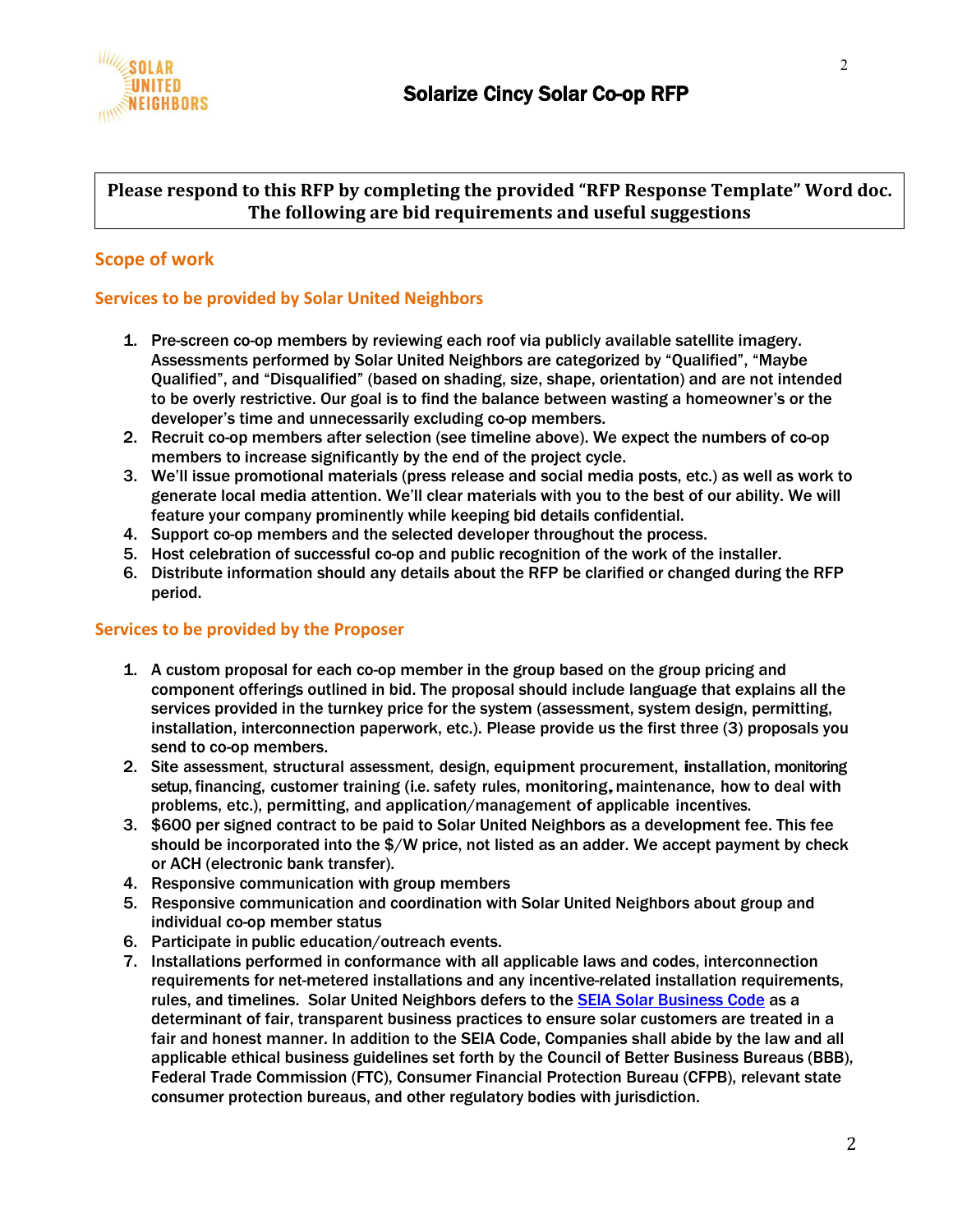

8. For installers that provide brokerage services for SRECs, installer may not obligate co-op member to sell SRECs to said installer. As long as co-op member retains ownership of the solar system, co-op member should be able to select his/her preferred broker, which may include installer. If co-op member opts for a PPA or leased system, installer may manage SRECs freely.

# Bid Requirements

- Offer a single purchase price (\$/watt) for all co-op members.
	- $\circ$  This price will be offered to all of the homeowners (and businesses) participating in the solar co-op.
	- $\circ$  You may not exclude from your proposals any of the co-op members involved in this RFP.
	- $\circ$  You do not need to provide individualized proposals for each homeowner in this initial bid. If selected to develop the group of projects Proposer will provide individualized proposals for each co-op member.
- Explicitly state any additional charges not included in the \$/watt price in the proposal (e.g., charges for electrical upgrades, steep roofs, specific roofing types/materials, roof attachment methods/components, multiple array locations, small system size, customized racking, tree trimming, etc.)
	- $\circ$  The assumption is that all costs to most co-op members are factored into the base price, and that an additional charge, if necessary, is reserved for unique circumstances.
- Consider all selection criteria when preparing your proposal. Although the Selection Committee will look for aggressive pricing, price is not the only factor they will consider. Co-op members also value experience in the marketplace, quality system components, and strong warranties, among other factors. Solar co-ops should not be a "race to the bottom" in terms of system price and quality, nor do we want proposers to feel they must sacrifice quality in order to be selected.

#### • Bid with PV modules that:

- $\circ$  Are listed and reviewed on the California Energy Commission list, 'Incentive Eligible [Photovoltaic Modules in Compliance with SB1 Guidelines](https://www.energy.ca.gov/media/2368)' or installer must provide similar performance information for selection committee from an alternate source, or by referencing a CEC-listed panel from the same product family.
- $\circ$  Have at least a 25-year power warranty with a specified performance degradation curve showing acceptable levels of performance or replacement and show achievement of a minimum of 80% of the nameplate rated power at STC by year 25;
- $\circ$  Have a product warranty of at least 10 years.

#### • Bid with inverters that:

- $\circ$  Are included in the California Energy Commission list 'List of Eligible Inverters per SB1 [Guidelines'](https://www.energy.ca.gov/media/2366) or installer to provide similar performance information for selection committee from an alternate source or by referencing a CEC-listed inverter from the same product family.
- $\circ$  Have a warranty that allows for replacement due to premature failure over the specified warranty time frame and be a minimum of 15 years for micro inverters and 10 years for string inverters.

#### • Utilize mounting equipment that is:

- o Grounded in accordance with manufacturer's specifications.
- $\circ$  Used in accordance with its manufacturer's listed purpose and specifications.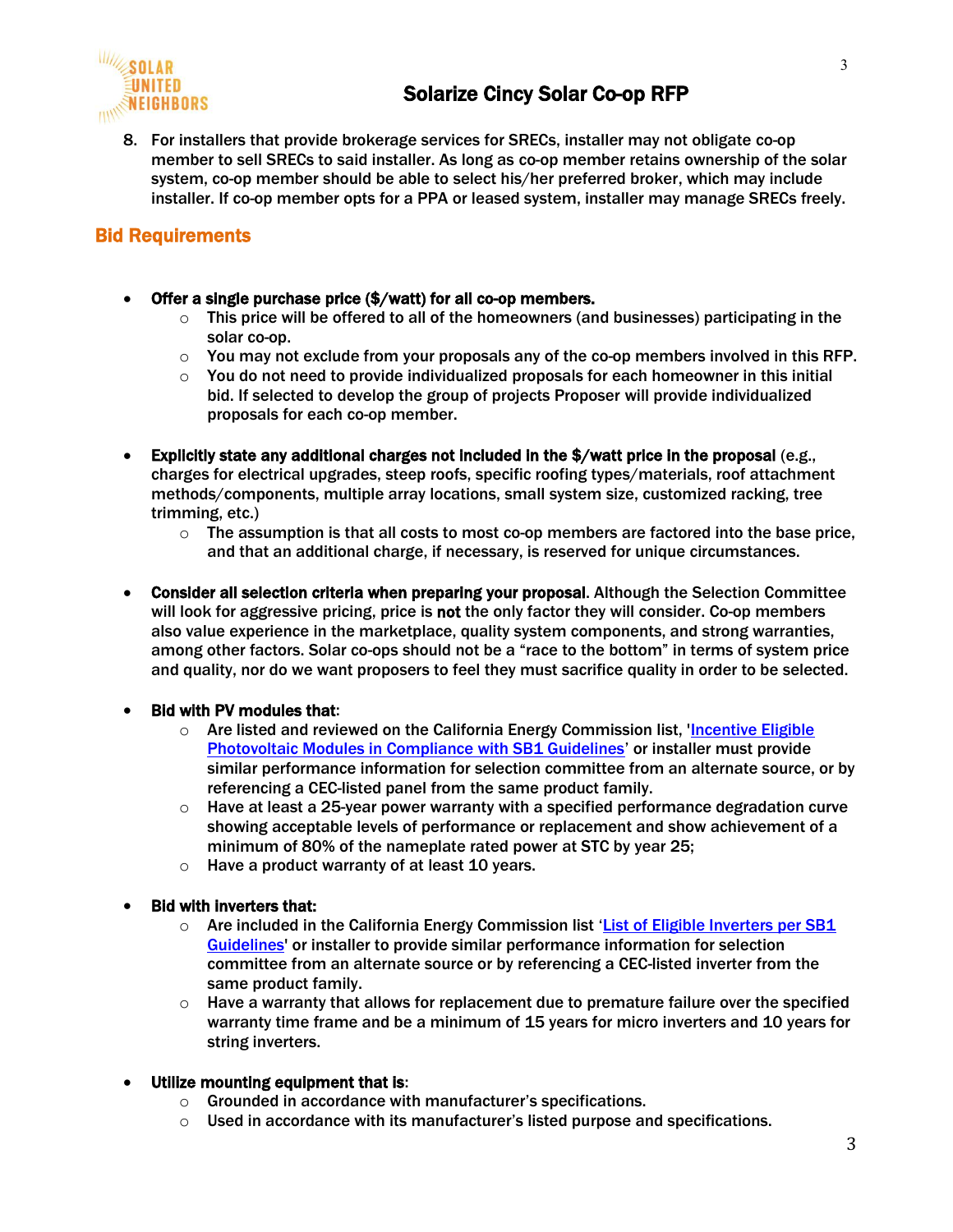

- $\circ$  Used in accordance with manufacturer specifications for waterproofing penetrations
- $\circ$  Meets any specific local zoning requirements beyond #2 and #3
- **Meet the following insurance requirements** (for proposer and any sub-contractors):  $\mathbf{i}$ 
	- $\circ$  General liability \$1,000,000 per occurrence, \$2,000,000 in aggregate
	- $\circ$  Worker's compensation \$1,000,000 each accident, each employee, policy limit
	- $\circ$  Automobile liability bodily injury, death, and property damage combined single limits of at least \$1,000,000 per occurrence covering vehicles owned, hired, or non-owned
	- $\circ$  NOTE: Official proof of exemption by applicable jurisdiction for any above insurance requirements for a company is also acceptable.

## **Have you worked on a Solar United Neighbors co-op before?**

In order for you to be eligible to submit a proposal for this co-op, you must:

- 1. Have no overdue invoices for past solar co-op work.
- 2. Have updated all customer tracking data for active or completed co-ops (including kW installed and interconnection completed dates).
- 3. Have completed initial contacts, site visits, and individualized proposals for the majority of any existing co-op you are currently working on.

# *Solar United Neighbors reserves the right to deny any proposer's bid due to overdue payments, lack of proper licensure for applicable jurisdictions, or outstanding co-op member grievance yet to be resolved.*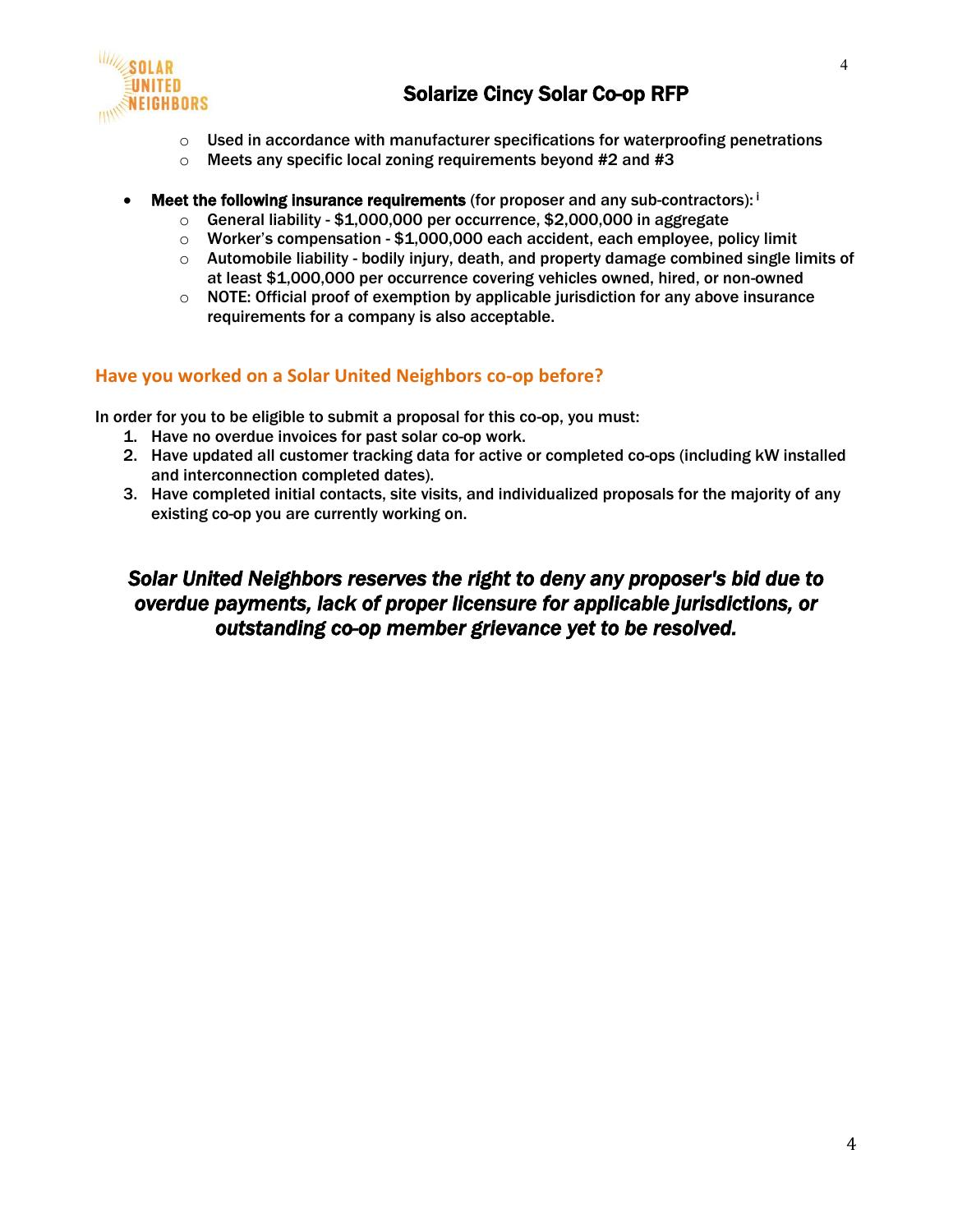

# Useful Info

## How a solar co-op works

A solar co-op is when a group of homeowners goes through the solarization process together.



*More detailed information about each phase is available here:* <http://www.solarunitedneighbors.org/for-installers/>

## How a co-op selects an installer

After all interested installers have submitted a proposal in response to this Request for Proposals, Solar United Neighbors will convene a selection committee of co-op members. This Selection Committee, consisting of homeowners participating in the solar co-op, will review the proposals. Each Selection Committee member signs a confidentiality agreement to keep your bid details private. The Committee will select one Proposer to develop all of the projects for the group.

The process used to select the winning bid will be as follows: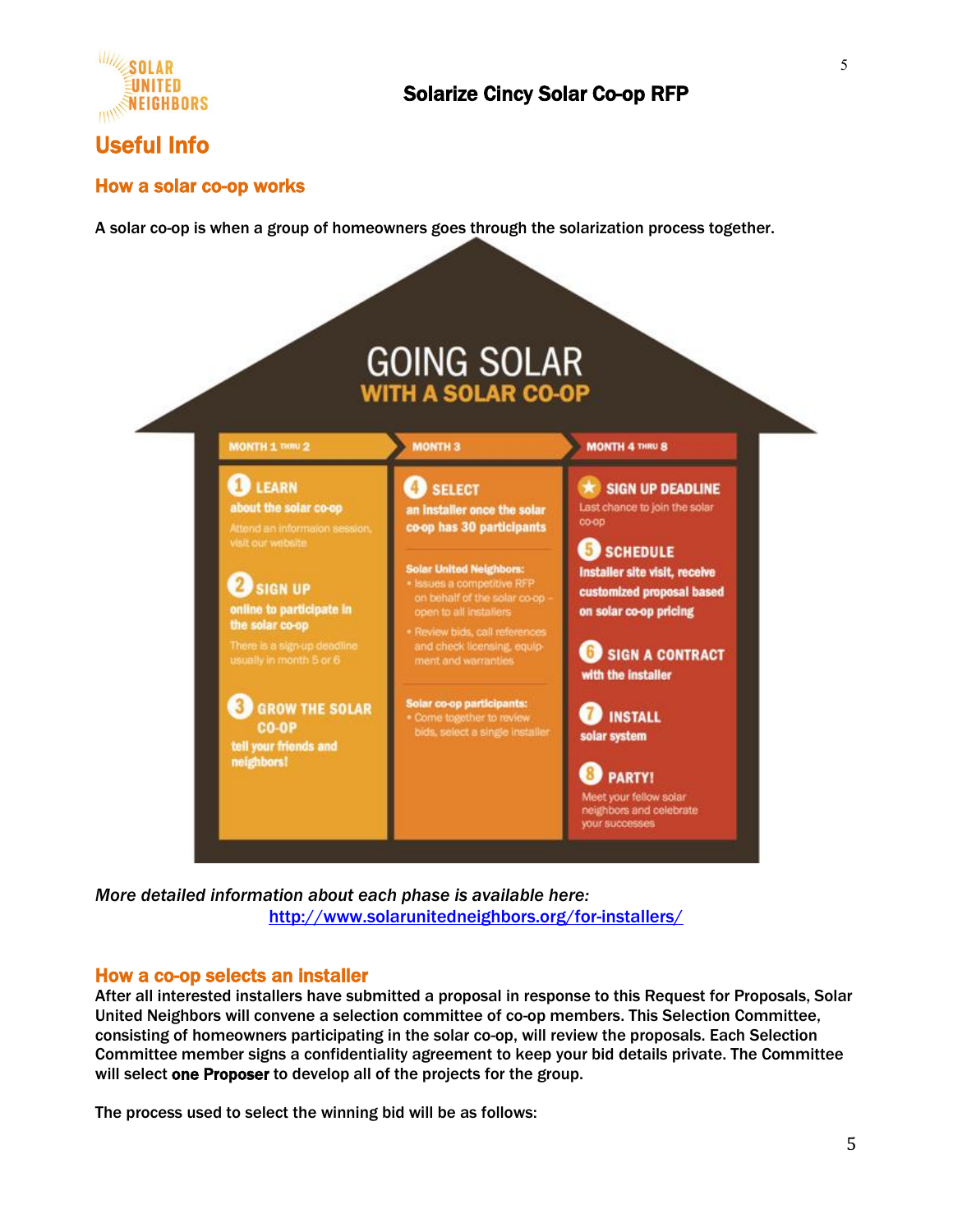

- 1. Once Selection Committee members sign the confidentiality agreement, bids will be distributed to Selection Committee members along with a summary spreadsheet created by our staff.
- 2. Selection Committee members may review bids independently before meeting as a group.
- 3. Committee members will convene in one evening to review all bids and make a decision. During that meeting they will:
	- a. Discuss each bid
	- b. Select finalists
	- c. Contact the designated bid representative for each finalist if a bid component needs clarification. (Committee may decide not to contact finalists if no clarification is needed.)
	- d. Select a winning company to service the co-op.

If you are selected as a finalist and the committee calls you that evening, you will have an opportunity to speak about your bid and to answer questions. Please abide by the following:

- 1. No discussions of other installers' bids, reputation, etc. This is about your proposal only.
- 2. Please do not negotiate to change any aspect of the bid from what is in your proposal. Clarifications of what's included are acceptable.
- 3. Keep responses as brief as possible.

# **Selection Criteria**

*\*Please note: The "importance" column below reflects the selection criteria priorities and preferences of the co-op members and will often vary from one co-op to another*

| <b>Category</b>                                                                | <b>Description</b>                                                                                                                                                                                                     | <b>Importance</b> |
|--------------------------------------------------------------------------------|------------------------------------------------------------------------------------------------------------------------------------------------------------------------------------------------------------------------|-------------------|
| <b>Competitive Pricing</b><br>Questions 1 - 11                                 | The extent to which proposed<br>pricing terms are competitive.                                                                                                                                                         | 48/60 or 80%      |
| <b>System Quality &amp; Sourcing</b><br>Questions 12 - 15                      | The extent to which the<br>Proposer incorporates high-<br>quality components (high CEC<br>panel ratings, flashed/non-<br>penetrating attachments, etc.)<br>and American-made products<br>into their system design.     | 44/60 or 73%      |
| <b>Proposer Experience &amp;</b><br><b>Qualifications</b><br>Questions 16 - 19 | The extent to which the<br>Proposer demonstrates a track<br>record of quality work and<br>incorporates photovoltaic<br>technologies in line with<br>industry standards. Experience<br>in the Cincinnati market a plus. | 35/60 or 58%      |
| <b>System Warranty</b><br>Questions 20 - 22                                    | The extent to which the<br><b>Proposer offers strong</b><br>warranties on system<br>components and labor.                                                                                                              | 40/60 or 67%      |